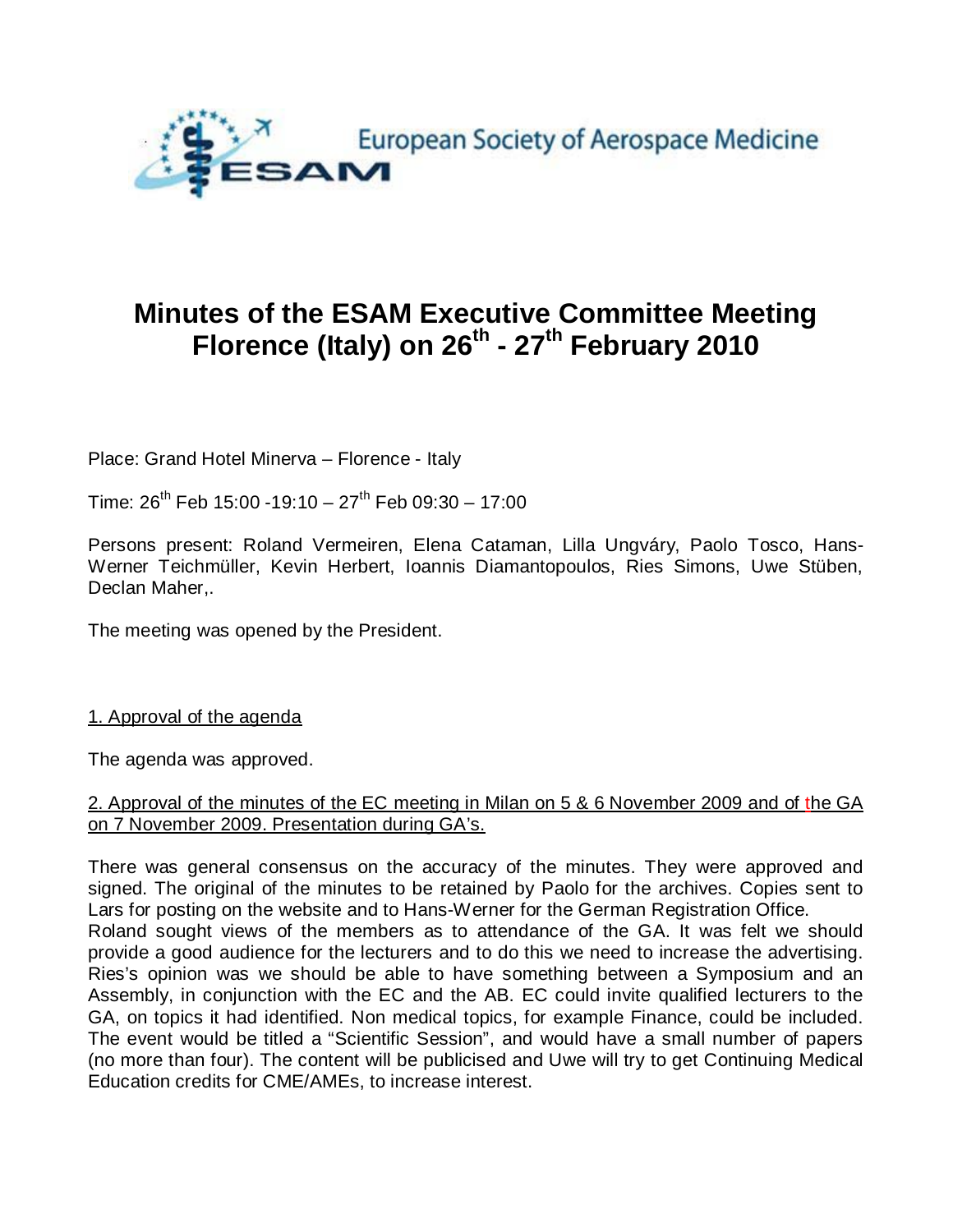# 3. Membership status

Paolo gave the details of the application from Cyprus. The application was unanimously accepted. Paolo will send them the official e-mail confirmation..

IFATCA and EAAP have expressed interest to become Associated Members, as IFALPA has in the past. The EC agreed that both would be accepted.. The position of ESAM EC about EAAP role in partnership with ESAM was settled as follows: the formal decision on fitness to fly must be made by an AME. He/she must be a Medical Doctor with training in Aviation medicine. Psychologists may contribute to the doctor's decision by means of scientific and professional advice. There are many already working who have a cross-over of expertise such as Psychiatrist and Psychologist. Upon such a basis Associated Membership of EAAP would be acceptable, taking also into account further information from Lilla, who will attend the Meeting of Hungarian Aviation Congress in Psychology.

EC is still waiting for correspondence from ECA, EAG, Denmark and Portugal. It was agreed that access and membership status information is readily available on the website.

The regulation of representation was discussed. It is clear from the ESAM Statutes that each Regular Member is entitled to a single vote during the General Assembly. The EC believes this should remain the situation and is not aware of any reason in European law why each such individual member association cannot have a vote.

Roland had spoke to France and advised them of the response from the GA that there is no situation where larger organisation could receive a subscription fee discount.

# 4. Budget

The 2009 accounts were shown in summary by Hans-Werner.

Details of defaulters were shown. These were Slovenia, Russia, Poland, Croatia, Jordan and Middle East, France and Norway: It was agreed that these fees must be paid and the EC advises them that the non payment of fees for two years will lead to removal from the membership.

The EC stated that the Treasurer should communicate with these Associations stating that if fees are not paid twice, they get a remainder that their membership may be at risk. The final decisions about membership will be taken during the next EC.

Ries discussed the possibilities for EU grants. They are generally given to groups other than societies, e.g. an Institute. They tend to fund specific projects rather than the usual running costs of an organisation..

Uwe proposed the use of courses (Aeromedical Training and Aeromedical Evacuation) as a source of funding through certification by ESAM. In Roland's and Uwe's opinion the current transition period between JAA and EASA provides an opportunity for this. Potentially ESAM could levy a charge for certifying that a proposed course meets the requirements of the agreed syllabus.

Elena reminded the meeting that there are some countries that couldn't pay for training, and so, the EU may be willing to provide funds to set up the certification procedure.

EC proposed that Advisory Board should produce programmes both of "Competence Based" and "Syllabus" mechanisms, pertaining both to Aeromedical Training (Elena and Uwe) and to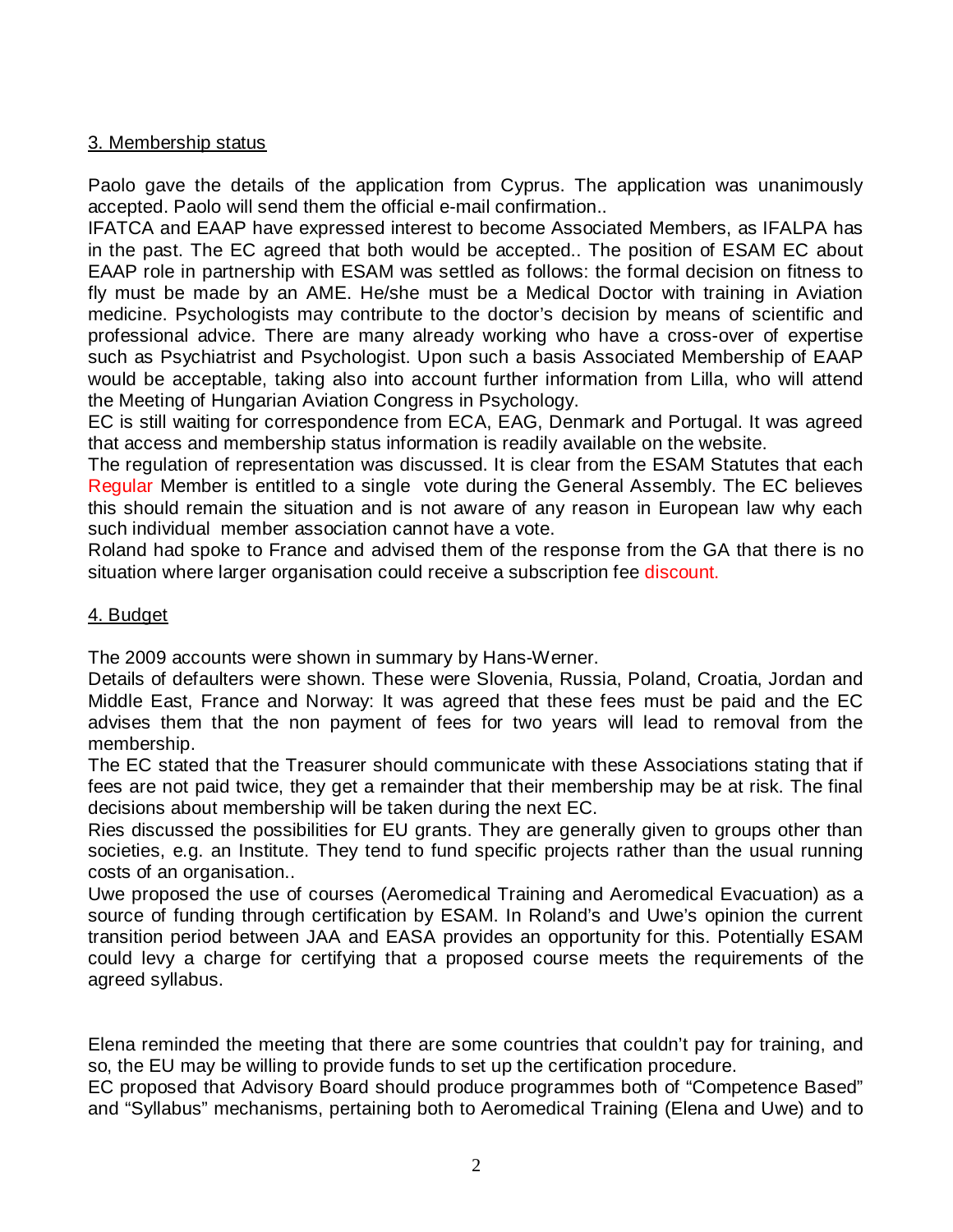Medevac Training (taking into account the Italian expertise in Aeromedical Evacuation - Paolo).

The Advisory Board, with the assistance of EC, will work on setting the level of the requirements. There is a need to act now and not wait too long, and risk EASA or others setting up a rival certification procedure. If such requirements were submitted to EASA, they could accept them as the basic requirements which would be needed by the National Authorities.

Uwe spoke regarding the potential market that will exist after 2012. It should not be left to experts outside the EU to offer certification. The structures are already in place can be used to build on this concept.

Hans-Werner is awaiting a response from the German Tax Office about potential "income tax" liabilities for ESAM.

Change of fees: EC unanimously agreed that new fees will be as follows, according to ESAM Statutes, ARTICLE H n. 1:

 $\epsilon$  10 per person of each national regular member association; If payment is made by 31 May 2010 it will be reduced to  $\in$  8,50; The deadline for payment remains 1 July each year, according to the Statutes.

Such an information will be put on the website in an 'eye catching' way "What about the fees!" (Lars and Kristoffer).

Kevin presented a "Business Plan". It was unanimously approved (Attachment A).

There is a need to build the Society's reserves to a point at about  $\epsilon$  50,000. ESAM activities could then be more independent from national support, and it would have the ability to organise an independent ECAM. When an ESAM Representative takes a role to attend an event on behalf of organisation (like Hans into AsMA, or in any other location), all expenses should then be charged to ESAM.

EC agrees that a constant and steady source of income is needed. Sponsorship by a number of Companies, involved in the aerospace field, was proposed by Paolo. ESAM needs to ensure it retains independence from any sponsoring company.

Diversified ways of income are possible. A single event could be sponsored. Another issue is the use of advertising on the website, taking anyway into account ethical consideration. Ioannis proposed the ECAM 2 News on website as a point where people can apply for sponsorship. In Uwe's and Roland's opinion we can sell our website as source of information about training advertising, courses, conventions and wherever CME points are available. The link to and from ESAM and National website must be put on every communication, as Italy has already done. Roland will contact Kristoffer to work on the website, as required.

#### 5. Advisory Board

Ries reviewed the processes to date. A more complete group of Aviation Medicine Experts is in being assembled, based on the similar former expert group that already carried out a meeting and a response document for NPA 17 on August 2008 at Wiesbaden.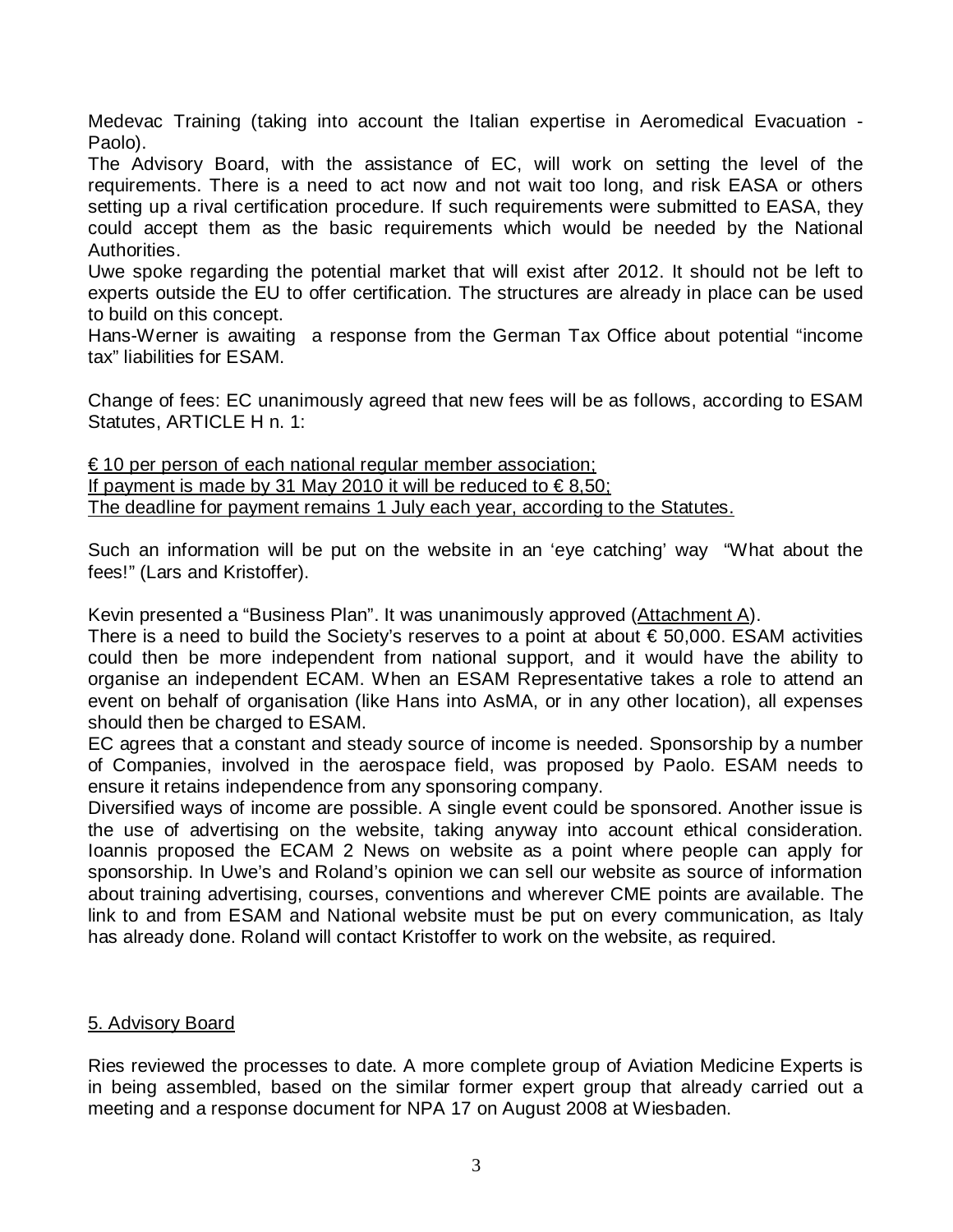Each national association has invited to communicate it's own aeromedical specialist representatives. At present time only a few number of them have provided any names. ESAM has a number of issues (e.g. passenger health, toxic air syndrome, etc ) that potentially require to have a formal comment from the Society, based on robust scientific grounds.

Uwe presented an option to hold a Expert Group Meeting joint with the FAA German Course and German Associations Events on the last weekend in August 2010 (provisional date 27-  $29^{th}$ ).

The meeting would review ESAM's position about the CRD that will be published in May, make comments about the NPA and the new EASA medical requirements, that should, ideally, not be a lower level than JAR requirements.

. The Implementing Rules cannot be changed without acceptance by the European Parliament.

ESAM EC unanimously approved the ESAM Space Medicine Group Memorandum of Association, proposed by Paolo (Attachment B). The original document of the ESGM was passed to Declan for scanning and distribution to the AB members. It will be returned for storing in the ESAM archives.

A number of groups exist already, both in Human Factor and Space Medicine, and ESAM will promote further involvement. We are seeking the information as to what the individual members see as their area of expertise.

Roland and Ries will contact Lars in the area of FTL issues in the ECAST Group.

#### 6. EASA:

The general impression is that there has been a significant shift in the attitude and direction of EASA. Most of the changes are good and EASA appear to be very aware of the effect of impact of some of their original proposals on the individual countries.

There has been a notable impact from the CMO's group which have increased its exposure and input into EASA. It is hoped that there can be a partnership of the two groups, ESAM and CMO's. It is also felt that really the influence of the CMO's in EASA is, at present time, greater than that of ESAM.

Only the Implementing Rules have been addressed to date, but the issue of LAPL will be dealt with at the next meeting.

The duration of the LAPL certificate will revert to become close to ICAO Class 2 (although the ICAO requirements have not been used fully for twenty years). The separate medical questionnaire for LAPL has been shelved. The effect of this is to remove the proposed criteria for medical LAPL, so there will be a return to the Class 2 criteria. It also removes the selfdeclaration. What will be left of JAR will be Class 1, but the number of Class 2 applicants might reduce in favour of the LAPL.

The LAPL will require a physical examination to "demonstrate that the pilot is fit to fly". This may discourage some GMP's from doing LAPL assessments.

The Group discussed the GMP role in certification. The GMP will be able, in law, to act as an examiner. There is a requirement to have "sufficient" knowledge to allow an assessment of fitness to fly. The LAPL is a sub-ICAO standard, so the use of a GMP will be at the discretion of the individual member state, and only where allowed by national law.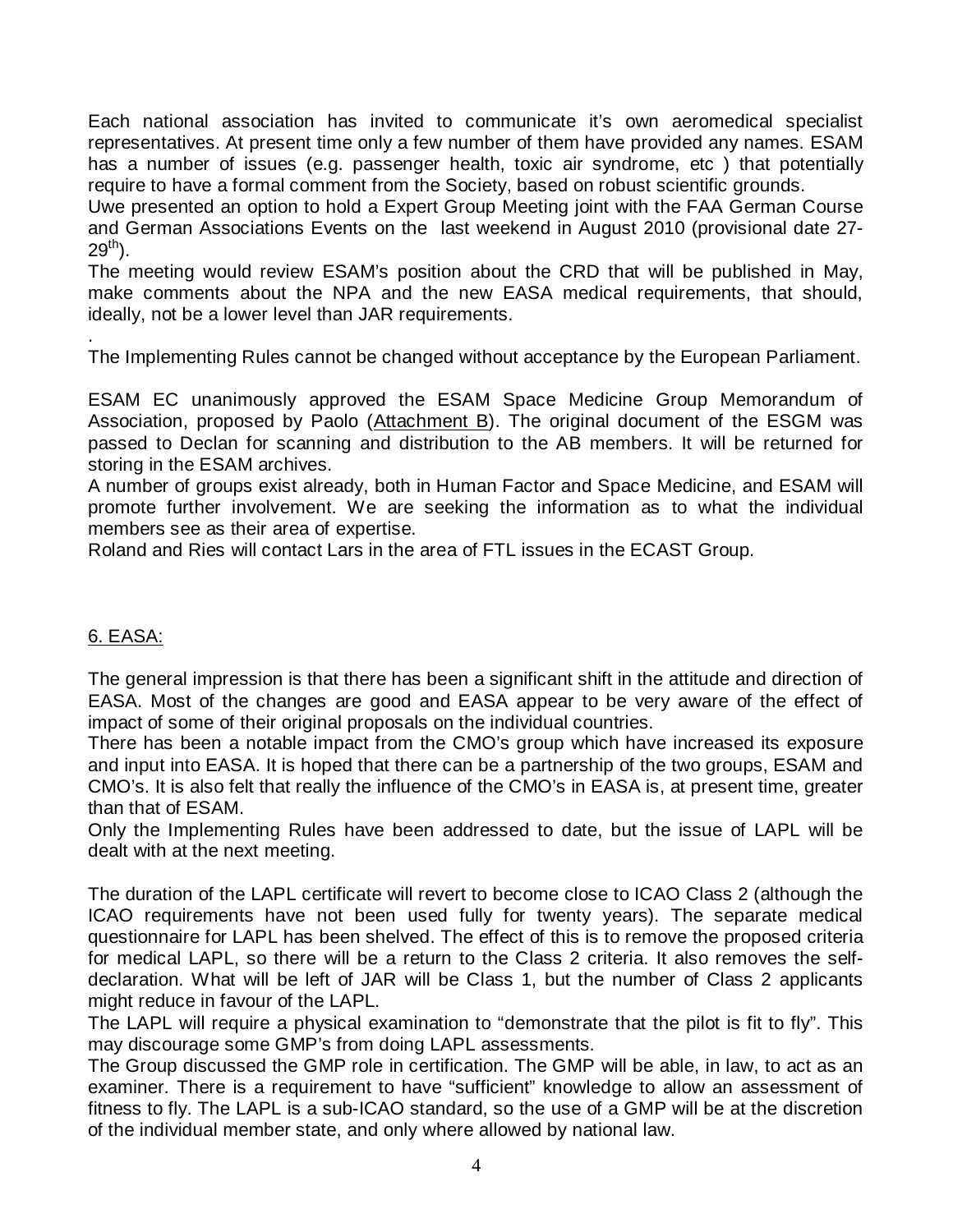The position of AME's in ICAO was quoted. There is a situation in Sweden where the GMP can carry out the examination, but only the AME is permitted to issue the certificate.

In the informal meeting with the EU CMO"s there was an great majority who rejected of the proposed limits of the LAPL. ---There is a perception that the wide scope of the criteria is too large to be accepted and so, only one country in Europe will accept the proposal. They are looking at the alteration of the limits proposed for the LAPL.

There is a possibility that once you have failed a Class 2, you will be not able to apply for LAPL.

Examination could be carried out during the period before the first "solo" flight. ---

2012 is still the final date for implementation.

---.

The LAPL Meeting will be held from  $15<sup>th</sup>$  to  $18<sup>th</sup>$  March. The area of the GMP will be discussed as well. The role of the GMP cannot be deleted from the regulations. There are many potential formulations being suggested as to how the LAPL will occur.

The EC discussed the issues of the practicalities of the practice of the AME's, and the activities of AMS and AMC.

Some adverse individual experiences were described at the meeting.

--AMC may be set up anywhere world wide as long as they are linked to the base AMC in the EASA member state.

For Class 1 the National Authority makes the final decision on fitness to fly. All the CMO's are in agreement. They would have the final word in decision making for Class 1.

Another topic discussed was legality of data transfer.

Roland will circulate issues regarding the AMS, AMC and AME's , which will be disseminated via Declan to the various national specialists, with response back through him to the Advisory Board.

Reactions on the upcoming CND could be discussed during forecast Experts Group Meeting in Germany on July 2010.

Roland will deal with application SSCC with EASA.

EC approved on scientific bases the possibility of new standards for colour vision " new UK colour vision test" to be proposed as a new amendment to the old JAR FCL3 Medical Requirements –  $5<sup>th</sup>$  amendment.

Roland outlined the current state of the development of the ATC medical certification. It is a three level process that is in train. Eurocontrol will produce an updated 3th version as a specification, that will be incorporated in an urgent EU regulation in 2011. Whilst this is happening, EASA will have to set up a parallel rulemaking process, moving from this requirement to a EASA opinion for a new regulation. Roland himself will follow the matter.

Kevin prepared a draft of letter to Members of European Parliament (Attachment C).

Such a letter could be generated from each ESAM Member to each National Representative within EP, to voice our concerns at the process and outcomes from EASA. The safety standards have been changed and there is no clear process to recognise the opinions given by aeromedical experts. Every ESAM Nation should send it as soon as possible, by using national or ESAM headed paper. Primarily we must raise awareness of the proposed LAPL, as well as getting ESAM recognised as being a valued resource in the area of Aviation Medicine.

Roland will make contact about these issues with the relevant authorities into EP at Brussels.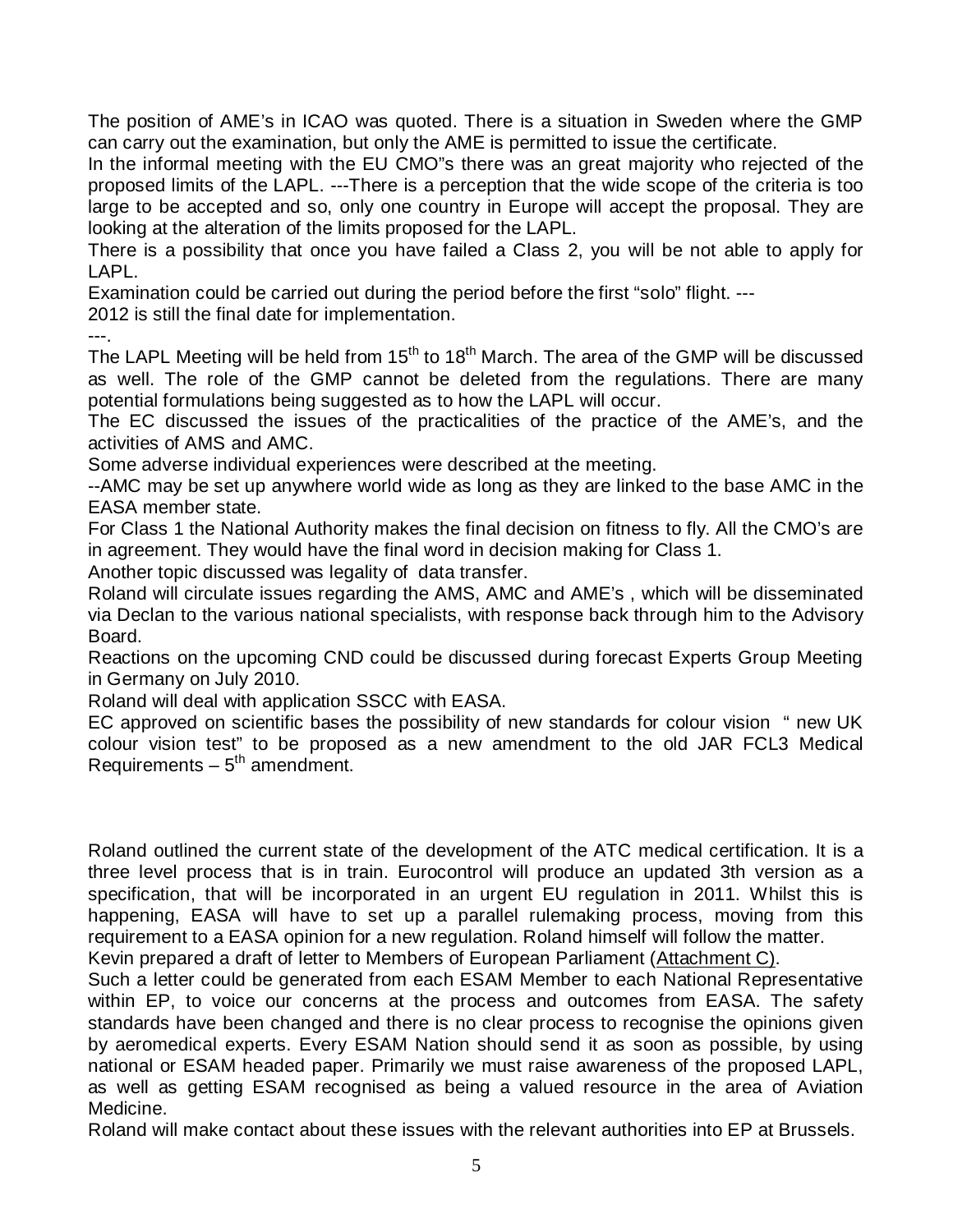# 7. CMO Forum

Roland will participate to CMO Meetings, and will report on the NPA review.

### 8. ICAO: Initiative for global AME Training

Roland outlined the mechanism to include ESAM's involvement in the ICAO process. Dr. Gradwell from the IAASM scientific committee would be the contact point. IAASM will be contacted via Dr. Jamal Sing at AsMA as well.

EC settled that Elena, Uwe and Ries will be the ESAM Representative in contact with ICAO, in combination with Advisory Board.

# 9. Training and Accreditation in Aviation Medicine

All EC members agree that there are still too many differences in the level of experience and training across Europe.

There will be a recording of the basic level of training (see the ESAM Aviation Medicine Training WG leaflet). In the future in Europe we must have holistic training.

It is important that the area of Aviation Medicine should be recognised by National Authorities as a specialty. There are some countries where there is not a specific post-graduate course, and the availability of properly trained Aviation Medicine specialists is limited (e.g. Cardiologists or Ophthalmologists). This is required order to facilitate the availability of a specialist to undertake difficult assessments with limitations or conditions.

We must reduce the risk that an inexperienced recently qualified doctor setting him/herself up as an expert in Aviation Medicine. However there is also a need for raising the bar, to increase respect while not losing the AME's that already work at present. There are many issue too that will require activity in the area of training. --

#### 10. AsMA

Reports from Hans and Gabor about Alexandria 2009 have been sent around the whole group. The European Society of Aerospace Medicine will meet at the next 2010 AsMA Congress on Wednesday, May 12, 12:00-1:30 pm at Phoenix AZ USA.

Roland will send a letter to AsMA President to discuss other there the future links with ESAM, --, and possible AsMA participation to ECAM as well. There should be inclusion of Andy, Hans and Gabor. We should set up a meeting that would be equal on either side. ESAM President, AB Chair, Hans and Ioannis from the ECAM organizing committee, will meet current and past AsMA President. Ioannis will place out an advertisement about ESAM and ECAM in the "Blue Journal". Hans-Werner is authorized to pay the expected expenses of about \$ 300 .

ESAM can give three presentations during AsMA Congress in 2010: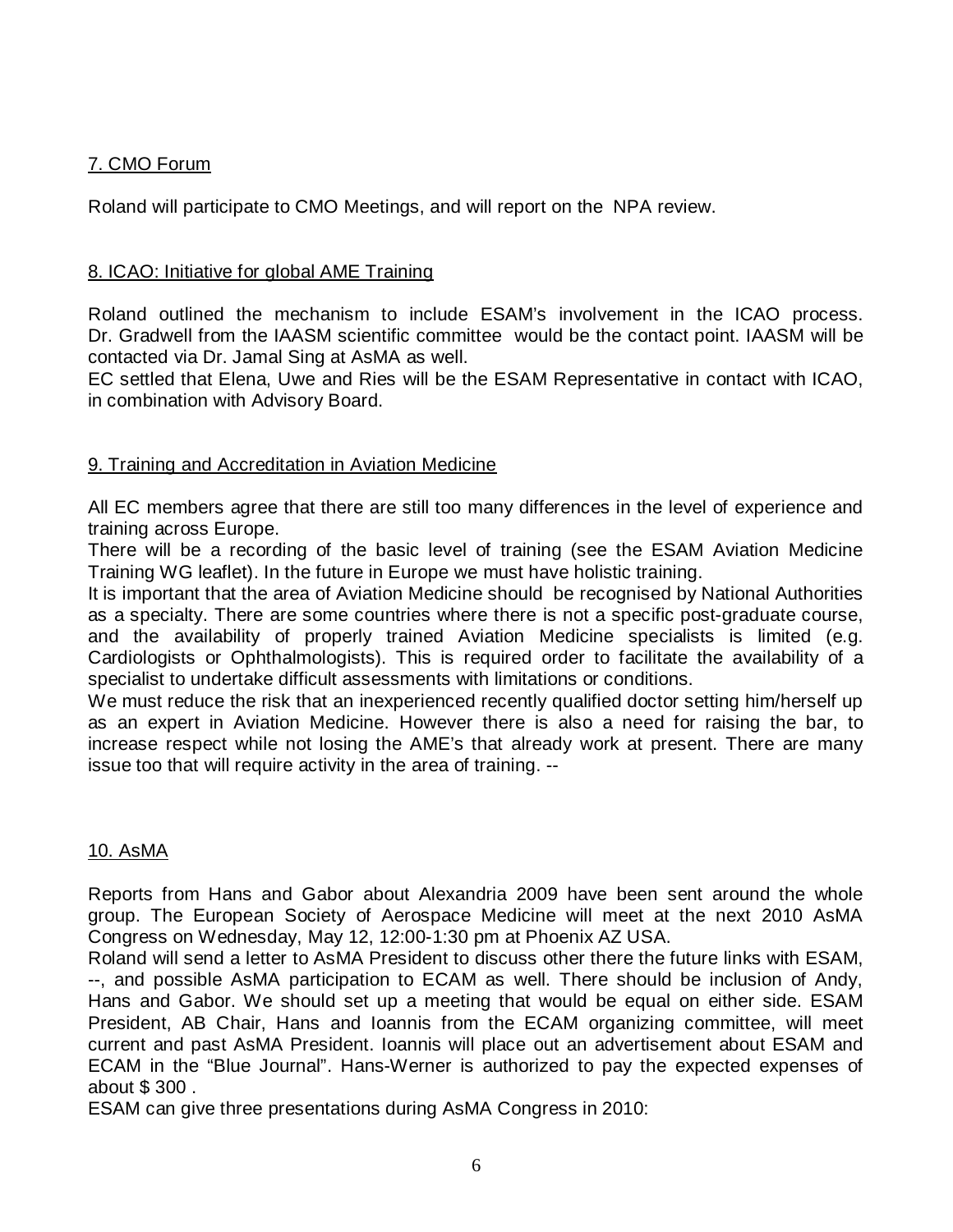- Roland will present a review of ESAM activities to date, with specific reference to NPA comments and LAPL topic;
- Elena will contact ITAF Lt. (MD) Dario Di Blasio (already appointed as Italian Aerospace Medicine Association Representative) who may be able to do a presentation on Training in Aviation Medicine;
- Ries will give a presentation about Aero Toxic Syndrome.
- Ioannis will present ECAM 2

All subjects will be put on ESAM website, when available from authors.

#### 11. IAASM

Potential conflict of timing between ICASM and ECAM was prevented.

#### 12. ECAM

The date is :10 – 13 November in Athens invited by, and together with, the Hellenic Society. Ioannis gave an outline of the current status of next ECAM. A joint scientific Committee has been constructed, combining the Greek hosts, Lilla, Paolo, Ries and Uwe.

The flyer is almost ready and will be sent for printing. The welcome message, the organising committee, then the names of the joint committee will be put in. The date of the deadline for abstract is  $31<sup>st</sup>$  August 2010. Each lecture 15 minutes, questions 5 minutes. 1 or 2 presentation per each individual national ESAM member are requested. We are only limited in the main hotel room, but no limit in the side rooms. There is a need for the names of people who are going to come along and who would be able to be keynote speakers.

We can repeat some of the contents that are presented in AsMA. --We will have a special publication dealing with ECAM and will have a book with the abstracts and a record of the activities of ESAM. There will be some 3,000 copies distributed to the whole industry ---

Next issue is a flyer put in the Hellenic website linked to ESAM website (like already done for Italian Congress), and sent to sponsors and to AsMA.

In order to assure suitable and cost/effective location a five stars hotel package has been arranged. There will be a social content to the meeting.

A call for broad Conference Topics, to be included on the brochure, will be spread to national members by our website as soon as possible (Ioannis to Lars and Kristoffer).

Ioannis will include the names of the AB and of the EC as part of the scientific committee.

National Associations are invited to send Ioannis further names they considered of interest to be added to the same scientific committee.

Poster presentations are possible as well. The different modes of presentation will be detailed on the website.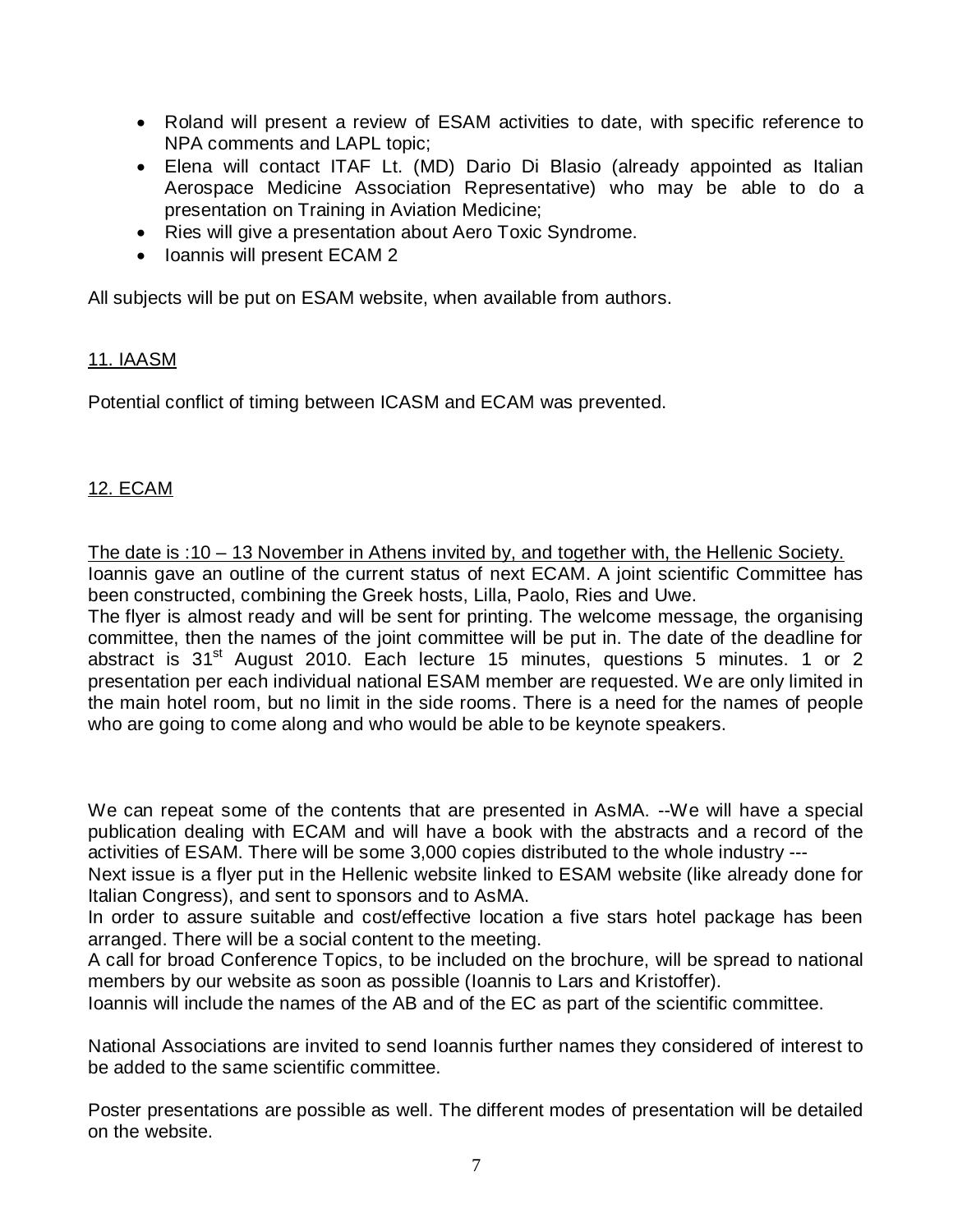An 'All inclusive' price will be about  $\epsilon$  520 for four nights. It was be agreed that that there should be a number of different options: to pay only the conference fee (at present time  $\epsilon$ 150,00, but might have to be increased if insufficient numbers stay at the main hotel); to choose different hotel (at least two other recommended hotels might be included), to be booked and paid by individuals, paying the attendance fee alone. ---So, showing the all inclusive package and the alternative of the conference fee alone for whom would make his/her own arrangements, is needed as well.

Nevertheless, it has been emphasized that--- the costs are so much better when it is all inclusive. Delegates may encounter problems related to using other hotels location. These problems would have to be resolved by the individual and not the conference organisers.

EC received proposal from Norway and UK for ECAM 2012.

Kevin presented the planned format to the UK meeting. He proposed one day of multidisciplinary approach to aeromedical issues. The second day on scientific presentations. A three/four stars hotel close to a main hub, like Heathrow. A complete package and the alternate of day delegate will be offered. It is hoped to run 1-3 conferences in parallel (e.g. maritime docs, wilderness medicine, etc.) sharing coffee stations and lunches, and the gala dinner.

UK Association will be responsible for keeping the costs affordable, and will enter into the contract with the venue. The aim will be  $\epsilon$  120 per day delegate. Scottish Association may want to co-host the event. Aim for paying for only fee, but get the benefit of the second day free of charge. The Gala dinner will take place on the evening of the first day.

No formal application and tentative program have been yet forwarded from Norway. They have formally offered to host an ECAM, and so EC should offer Norway a chance to make a presentation. UK Association is expecting an answer by the 12<sup>th</sup> March 2010, as they need to start planning as soon as possible. Care must be taken to avoid any insult potential to the offer of Norway. There is also a need for including the Eastern States and the financial issues that govern their actual ability to travel.

EC invited Roland to propose to Lars that they can set up a plan to hold the 2014 ECAM. In principle, EC goes with the UK offer. We are concerned about the costs, in the light of the current European financial situation.

---

13. Website:

We should understand why people access the website, and continue to make it easy to navigate and informative. The aim should be to make it the first point of reference for aeromedical information in Europe. We need to ensure that is picked up readily by the major search engines such as Google.

Journalists need to be drawn to the site as a useful resource for both scientific and political issues. –

Each EC member should identify for the next meeting which points would draw an AME to the site.

Every contribution from any national association is welcome.

Publication of newsflashes – a 'blog' could be developed in the future.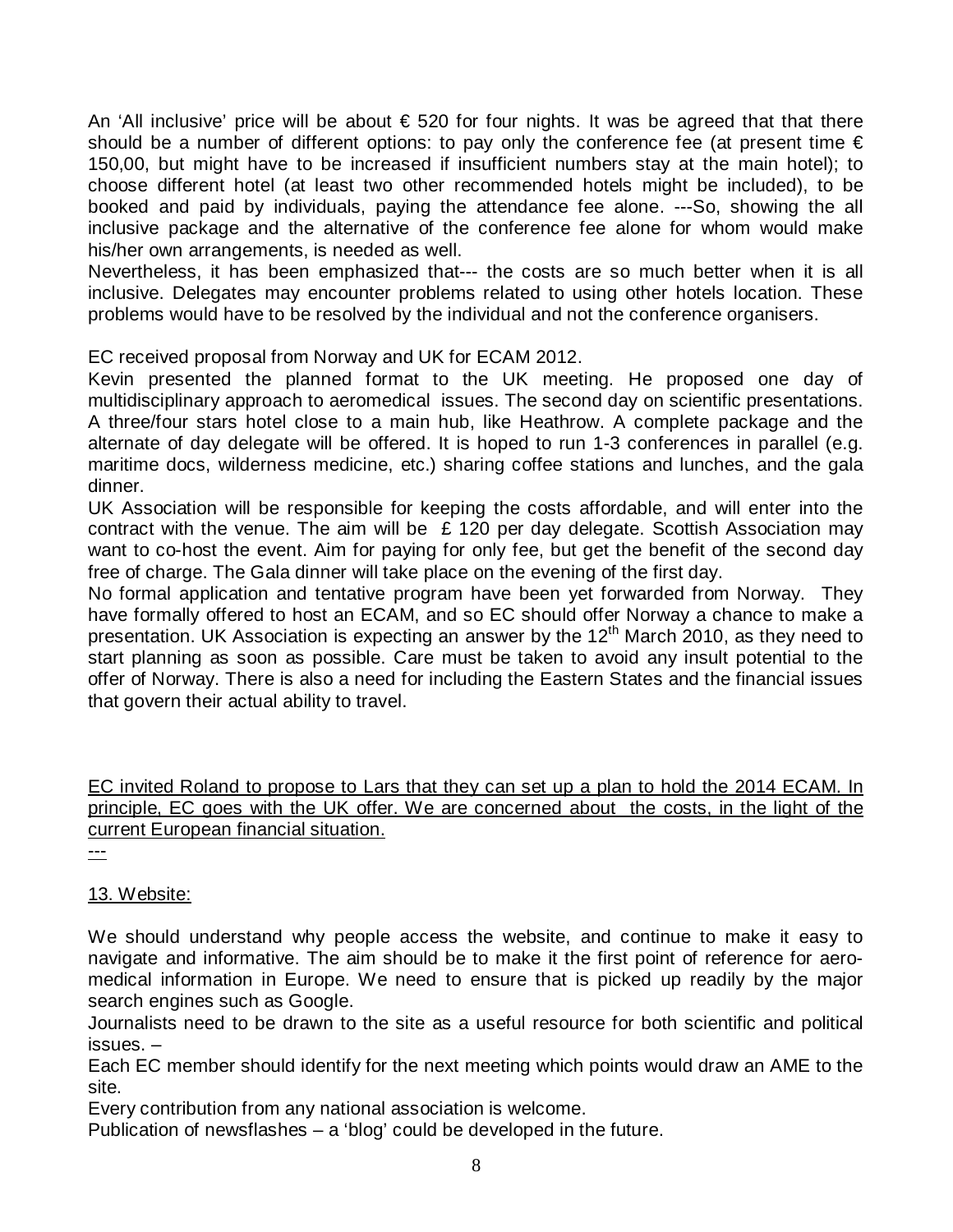Lars and Kristoffer are required to take into account EC directions as above described in managing ESAM website.

#### 14. Nomination committee

As Nomination Committee Chair, Gabor has already sent to ESAM mailing-list a request for nomination for new EC. 31<sup>st</sup> July is the deadline of responses for candidates. Elections will be held during next GA in Athens.

#### 15. Statutes

Changes in the EC membership will be notified by Hans-Werner to the proper authority according to German law. Paolo will send him the data pertaining to EC members.

#### 16. Task list / Working Groups

The Training in Aviation Medicine Working Group, the Aviation Medicine Expert Group and the **ESAM Space Medicine Working Group** are at present time set up. Their management will be carried out as above described.

#### 17. Other business

Changes to the Application Form to directly specify the AB Member of an Association has already done by Kristoffer. Now, every form sent by new applicants contains such information. EC thanks Publications & Poster Designer Seppe Celis for kind and very effective cooperation. His is invited to be present as a guest at next ESAM event.

#### 18. Next meeting

The next meeting of the ESAM Executive Committee is planned to be at Antwerp, on Sunday  $4<sup>th</sup>$  July 2010 (Roland).

Roland ended the meetings by thanking all the members of the two EC sessions for their outstanding work.

Florence, 27<sup>th</sup> February 2010

Paolo Tosco